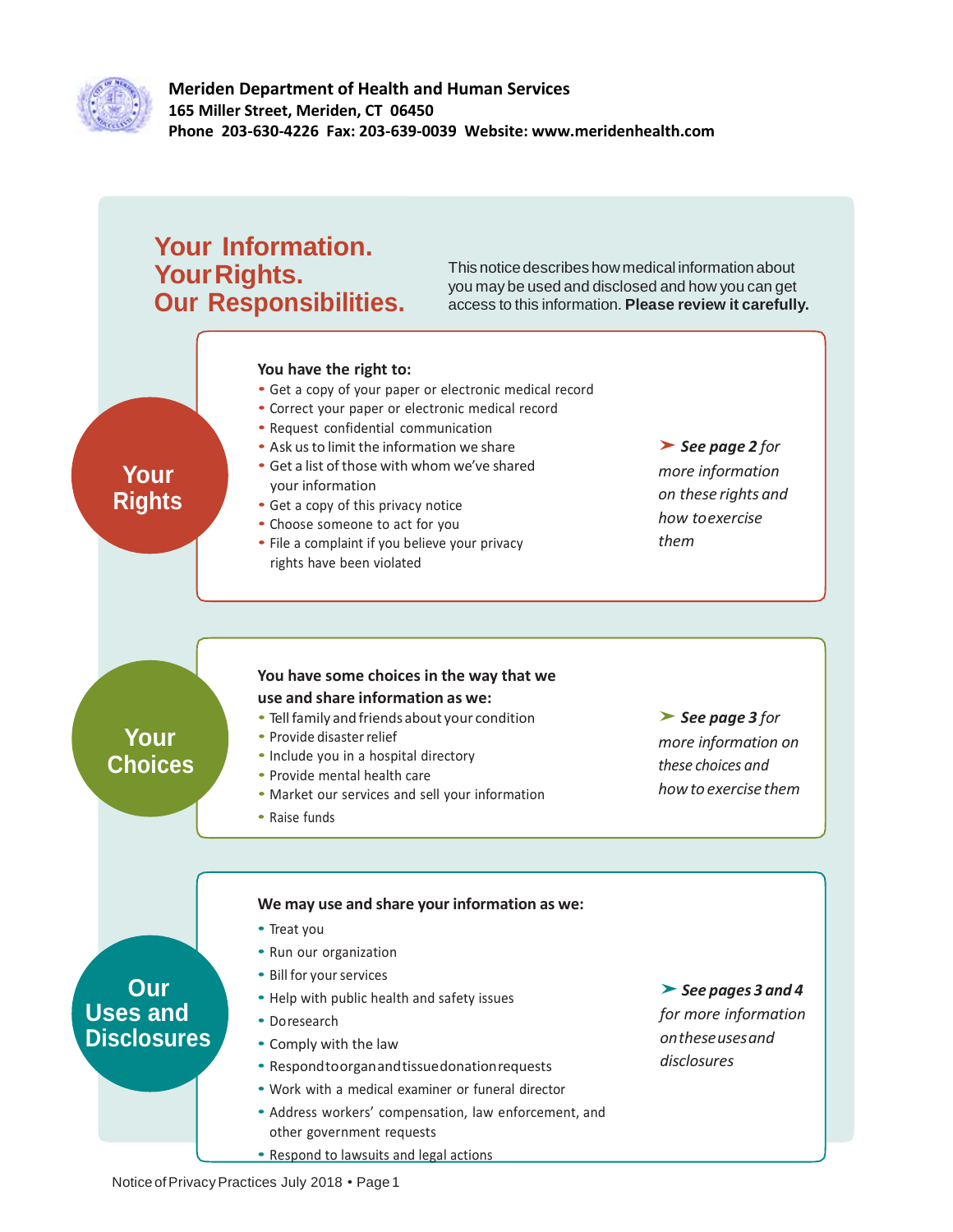# **When it comes to your health information, you have certain rights.**

This section explains your rights and some of our responsibilities to help you.

| Get an electronic or<br>paper copy of your<br>medical record | • You can ask to see or get an electronic or paper copy of your medical record and other<br>health information we have about you. Ask us how to do this.<br>• We will provide a copy or a summary of your health information, usually within 30 days<br>of your request. We may charge a reasonable, cost-based fee.                                                                                                                                                                                  |
|--------------------------------------------------------------|-------------------------------------------------------------------------------------------------------------------------------------------------------------------------------------------------------------------------------------------------------------------------------------------------------------------------------------------------------------------------------------------------------------------------------------------------------------------------------------------------------|
| Ask us to correct your<br>medical record                     | . You can ask us to correct health information about you that you think is incorrect or<br>incomplete. Ask us how to do this.<br>• We may say "no" to your request, but we'll tell you why in writing within 60 days.                                                                                                                                                                                                                                                                                 |
| <b>Request confidential</b><br>communications                | • You can ask us to contact you in a specific way (for example, home or office phone) or to<br>send mail to a different address.<br>• We will say "yes" to all reasonable requests.                                                                                                                                                                                                                                                                                                                   |
| Ask us to limit what<br>we use or share                      | • You can ask us not to use or share certain health information for treatment, payment, or<br>our operations. We are not required to agree to your request, and we may say "no" if it<br>would affect your care.                                                                                                                                                                                                                                                                                      |
|                                                              | • If you pay for a service or health care item out-of-pocket in full, you can ask us not to share<br>that information for the purpose of payment or our operations with your health insurer.<br>We will say "yes" unless a law requires us to share that information.                                                                                                                                                                                                                                 |
| Get a list of those<br>with whom we've<br>shared information | • You can ask for a list (accounting) of the times we've shared your health information for six<br>years prior to the date you ask, who we shared it with, and why.<br>. We will include all the disclosures except for those about treatment, payment, and health<br>care operations, and certain other disclosures (such as any you asked us to make). We'll<br>provide one accounting a year for free but will charge a reasonable, cost-based fee if you<br>ask for another one within 12 months. |
| Get a copy of this<br>privacy notice                         | • You can ask for a paper copy of this notice at any time, even if you have agreed to receive<br>the notice electronically. We will provide you with a paper copy promptly.                                                                                                                                                                                                                                                                                                                           |
| Choose someone to<br>act for you                             | • If you have given someone medical power of attorney or if someone is your legal<br>guardian, that person can exercise your rights and make choices about your health<br>information.                                                                                                                                                                                                                                                                                                                |
|                                                              | We will make sure the person has this authority and can act for you before we take any<br>action.                                                                                                                                                                                                                                                                                                                                                                                                     |
| File a complaint if you<br>feel your rights are<br>violated  | You can complain if you feel we have violated your rights by contacting us using the<br>information on page 1.<br>• You can file a complaint with the U.S. Department of Health and Human Services Office<br>for Civil Rights by sending a letter to 200 Independence Avenue, S.W., Washington, D.C.<br>20201, calling 1-877-696-6775, or visiting www.hhs.gov/ocr/<br>privacy/hipaa/complaints/.<br>We will not retaliate against you for filing a complaint.                                        |
|                                                              |                                                                                                                                                                                                                                                                                                                                                                                                                                                                                                       |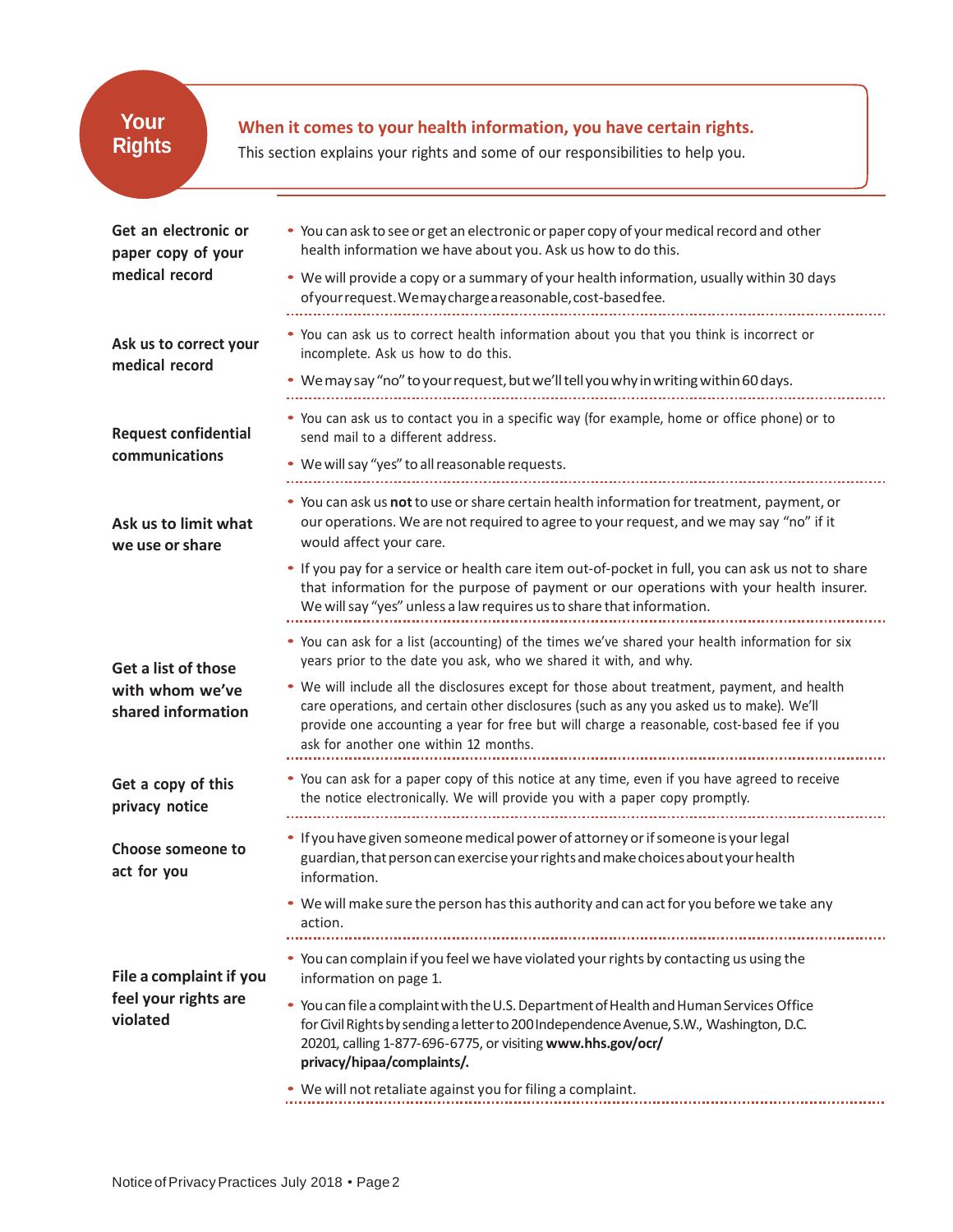# **Your Choices**

**For certain health information, you can tell us your choices about what we share.** If you have a clear preference for how we share your information in the situations described below, talk to us. Tell us what you want us to do, and we will follow your instructions.

| In these cases, you have<br>both the right and choice<br>to tell us to:                        | • Share information with your family, close friends, or others involved in your care<br>• Share information in a disaster relief situation<br>• Include your information in a hospital directory                                                                                               |
|------------------------------------------------------------------------------------------------|------------------------------------------------------------------------------------------------------------------------------------------------------------------------------------------------------------------------------------------------------------------------------------------------|
|                                                                                                | If you are not able to tell us your preference, for example if you are unconscious, we<br>may go ahead and share your information if we believe it is in your best interest.<br>We may also share your information when needed to lessen a serious and imminent<br>threat to health or safety. |
| In these cases we never<br>share your information<br>unless you give us<br>written permission: | • Marketing purposes<br>• Sale of your information<br>• Most sharing of psychotherapy notes                                                                                                                                                                                                    |
| In the case of fundraising:                                                                    | • We may contact you for fundraising efforts, but you can tell us not<br>to contact you again.                                                                                                                                                                                                 |



*continued on next page*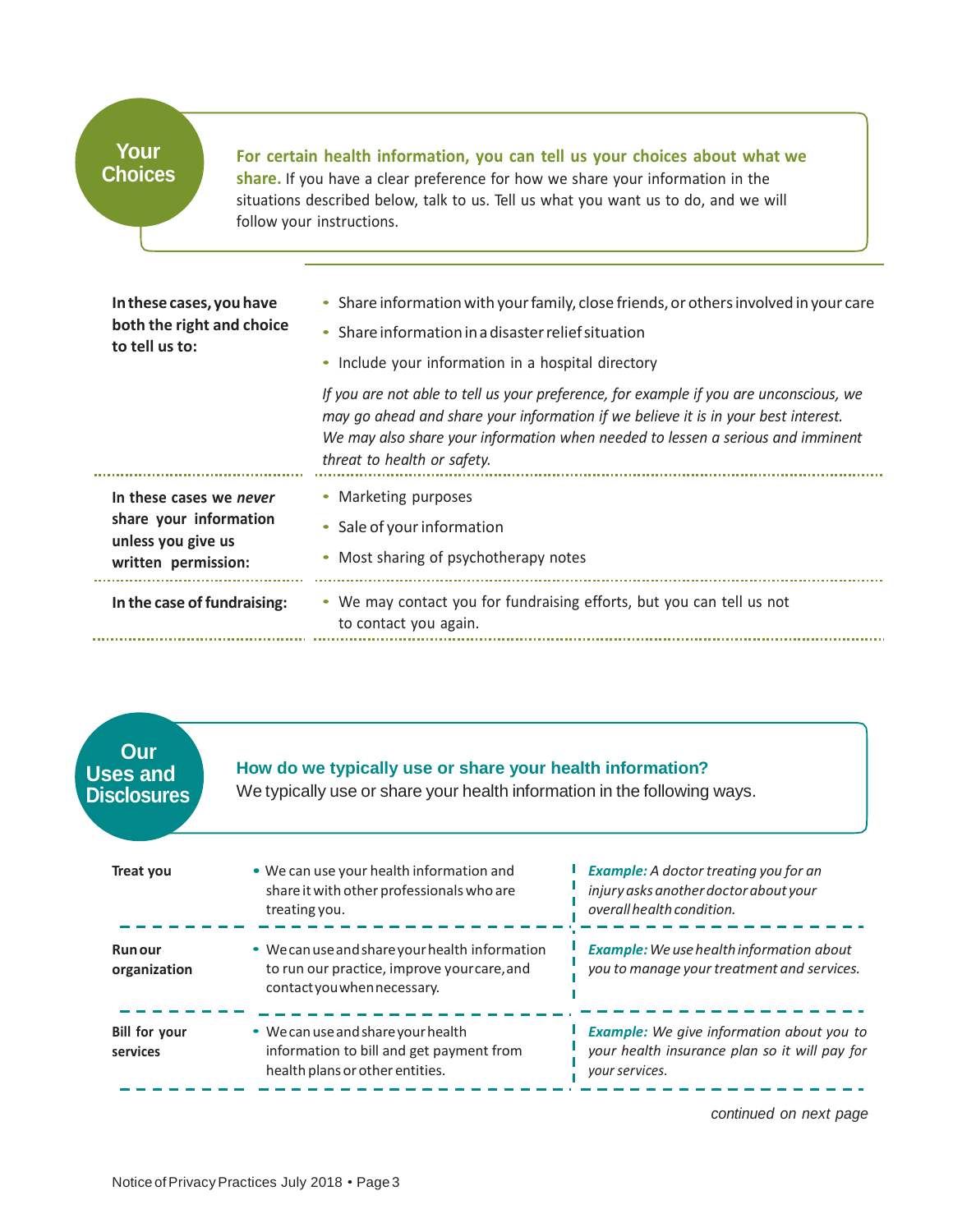**How else can we use orshare your health information?** We are allowed or required to share your information in other ways – usually in ways that contribute to the public good, such as public health and research. We have to meet many conditions in the law before we can share your information for these purposes. For more information see:

**Help with public health and** •We can share health information about you for certain situations such as: **safetyissues** • Preventing disease • Helping with product recalls • Reporting adverse reactions to medications • Reporting suspected abuse, neglect, or domestic violence • Preventing or reducing a serious threat to anyone's health or safety **Do research • We can use or share your information for health research.** .............................. **Comply with the law** • We will share information about you if state or federal laws require it, including with the Department of Health and Human Services if it wants to see that we're complying with federal privacy law. • We can share health information about you with organ **Respond to organ and tissuedonationrequests** procurement organizations. **Work with a medical examiner** • We can share health information with a coroner, medical examiner, or funeral director when an individual dies. **or funeral director** • We can use or share health information about you: **Address workers'** • For workers' compensation claims **compensation,law enforcement, and other** • For law enforcement purposes or with a law enforcement official **governmentrequests** • With health oversight agencies for activities authorized by law • For special government functions such as military, national security, and presidential protective services **Respond to lawsuits and legal** • We can share health information about you in response to a court or administrative order, or in response to a subpoena.**actions**

**[www.hhs.gov/ocr/privacy/hipaa/understanding/consumers/index.html](http://www.hhs.gov/ocr/privacy/hipaa/understanding/consumers/index.html).**